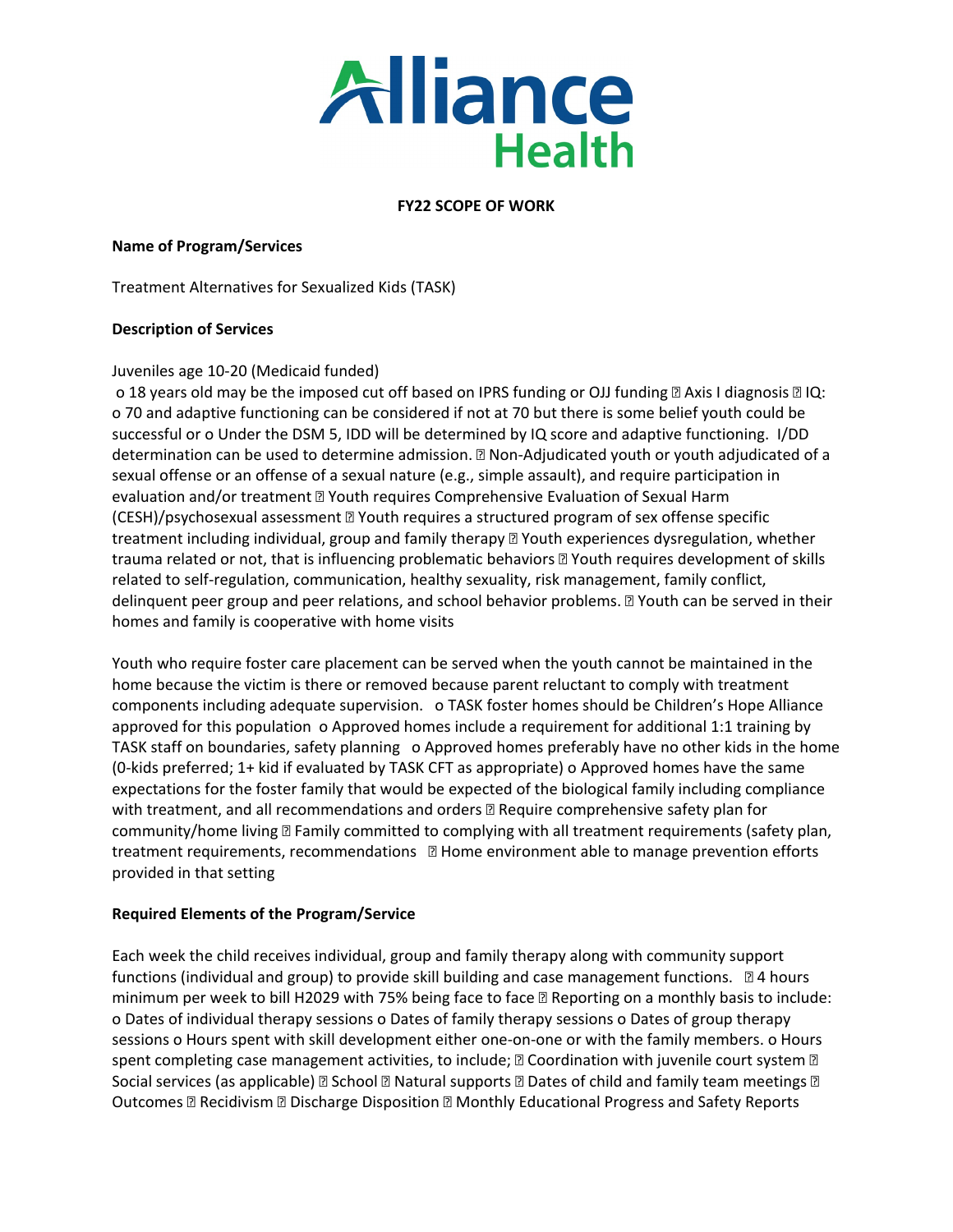

# **Collaboration**

Must collaborate with courts, other treatment providers, schools, juvenile justice and Alliance staff.

## **Documentation Requirements**

Note per contact/session for H2029, Comprehensive Evaluation of Sexual Harm

## **Reporting Requirements**

Outcomes to be reported every 90 days through the submission of the authorization: 1. All Partners clients participating in the TASK program will not engage in offending behaviors 90% of the time. 2. 85% of client will experience a reduction in the Treatment Outcome Package (TOP) tool. 3. 85% of clients will have a decrease in dynamic risk scale scores on Juvenile Sex Offender Assessment Protocol (JSOAP). 4. Partners requests data on recidivism of the youth served after the program. Ideally 6 mos. and 12 mos. post discharge data

## **Utilization Management**

Prior Authorization Required. The Partners Care Coordinator (CC) generates the referral to the TASK Program. The CC contacts the Contractor regarding referral & review for admission. The CC will work with the Contractor to ensure the provider has all the clinical information so that the SAR can be submitted. UM will work with the Contractor directly on this process. CC and the Contractor will work jointly to ensure once assessments are completed by the Contractor and disposition determined, the consumer is placed in the most clinically appropriate level of care.

Service Authorization Request is entered using the XXXXX code. If the disposition from the Assessment indicates the need for the TASK program, the Contractor submits a notification SAR using code H2029. Partners Utilization Management will authorize 90 days through a notification SAR which is essentially a pass through. Contractor agrees to submit a SAR for review and approval for H2029 every 90 days through the episode of treatment.

Continued stay criteria to be assessed every 90 days by MCO: I The desired outcome or level of functioning has not been restored, improved, or sustained over the time frame outlined in the PCP o Identified treatment goals have not been met o Stage system has not been completed o Client has demonstrated a specific violations of safety plans o Client has demonstrated violation of participation agreements. o Parent refuses to support youth and model appropriate behavior (e.g., follow safety plans, manage risk factors, and attend treatment meetings). The client is making satisfactory progress toward meeting goals and there is documentation that supports that continuation of this service will be effective in addressing the goals outlined in the PCP. o Client cannot demonstrate competency in one or more area of life (school, home, community) o Parents are actively participating but not yet able to